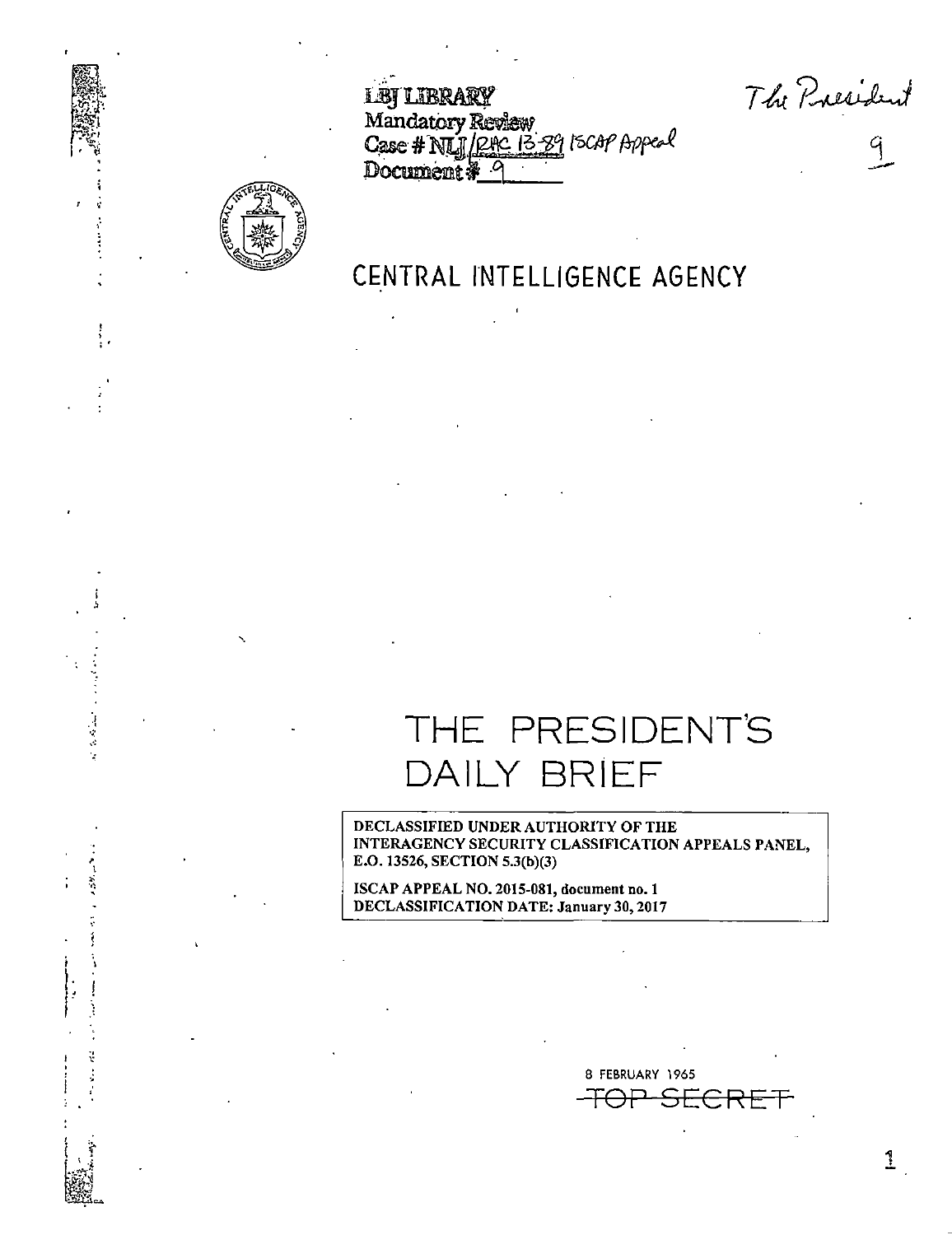# 

 $\mathbf{r}$ 

 $\overline{\mathbf{r}}$ 

 $\ddot{\ddot{\cdot}}$ 

 $\cdot$ 

ï

 $\mathbf{I}$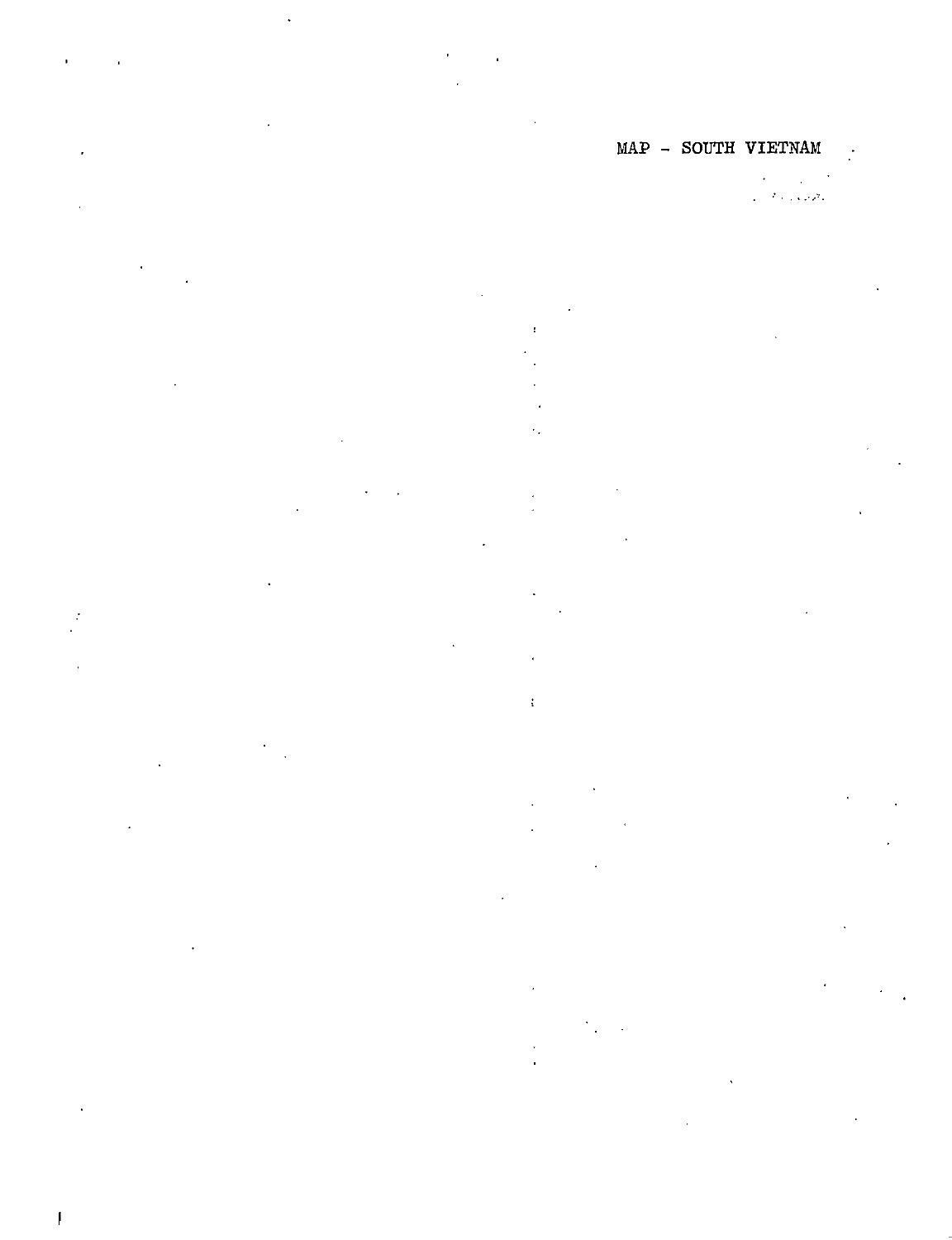

 $\mathbf{r}$ 

**Contractor** 

 $\lambda$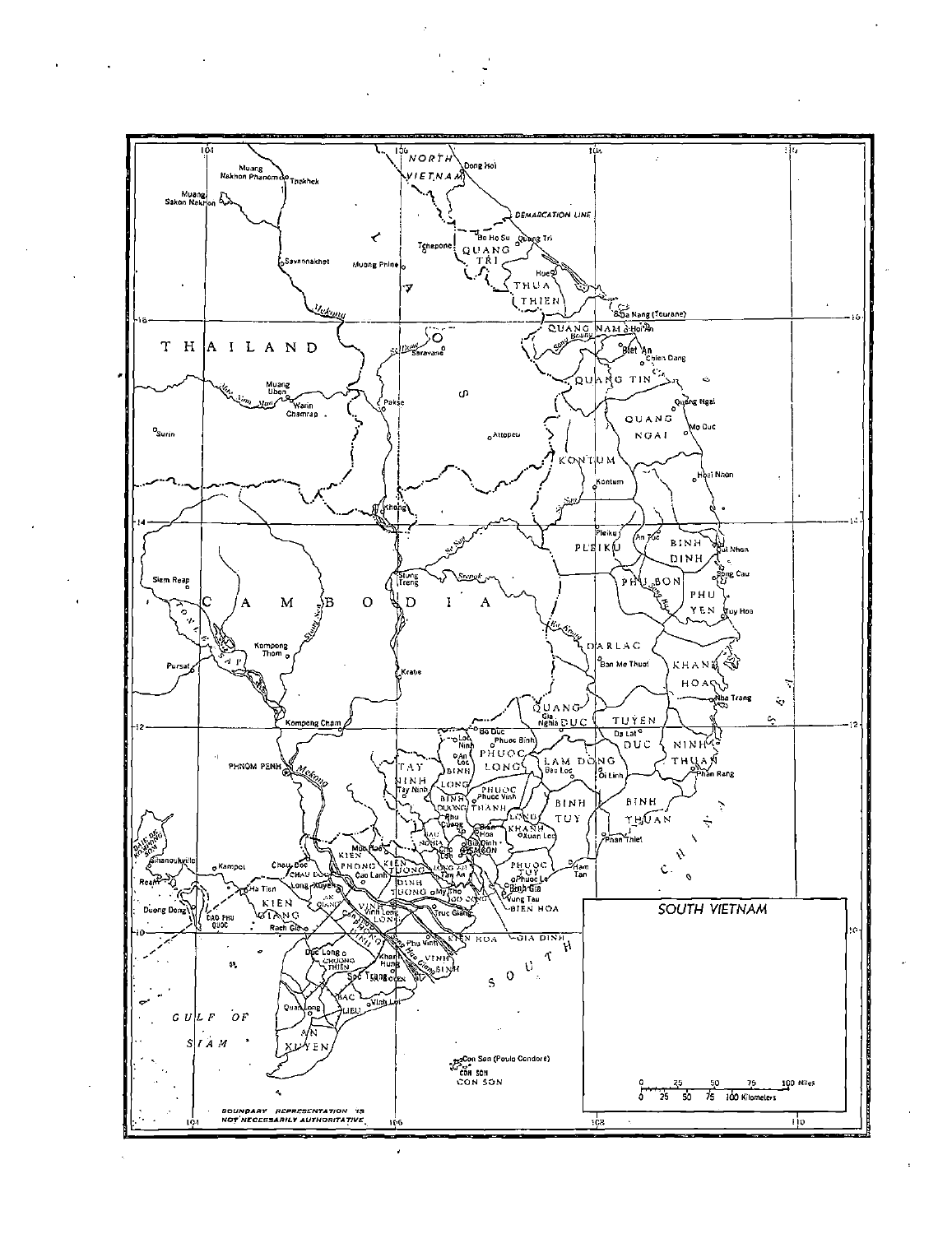# TOP SECRET 50X1, E.O.13526

## DAILY BRIEF 8 FEBRUARY 1965

1. Vietnam In Saigon, there has so far been no significant public reaction to the weekend air strikes or to the announcement that US dependents are to be withdrawn. No agreement on a new militarycivilian government was reached in the Armed Forces Council meeting on Sunday. One problem seems to be that the Buddhists are reluctant to be represented unless the Catholics are.

> In Hanoi, Kosygin today made another speech in which he said a situation "fraught with serious complications" is taking shape because the US has extended hostilities in Indochina. The speech, while full of denunciations of the US actions, contains no indication that the Soviets have given any further commitment to North Vietnam be-<br>cause of the US air strikes. Kosygin's cause of the US air strikes. statement on Soviet aid to Hanoi was in fact less explicitly phrased than that in his speech made the previous day before the US strikes.

The Chinese have been taking a cautious public line. Chief of Staff Lo Jui-ching issued a statement today condemning the action and asserting that the Chinese·people "will not sit idly by without taking any action." According to press reports, the air strikes were given second precedence in today's Peiping papers to reports on the Chinese agricultural situation. The Chinese press has given no coverage of Kosygin's visit to Hanoi.

No significant military develop ments have been reported since this morning.

 Recent satellite photography shows that a new launch site at the Tyuratam missile rangehead may be ready for us<sup>6</sup>. The missile for which this installation is intended.could be the first Soviet solid-propellant ICBM.

bee also late item<br>On Page 3 for fint<br>Sount neartion.

2. USSR

TOP SECRET 50X1, E.O.13526.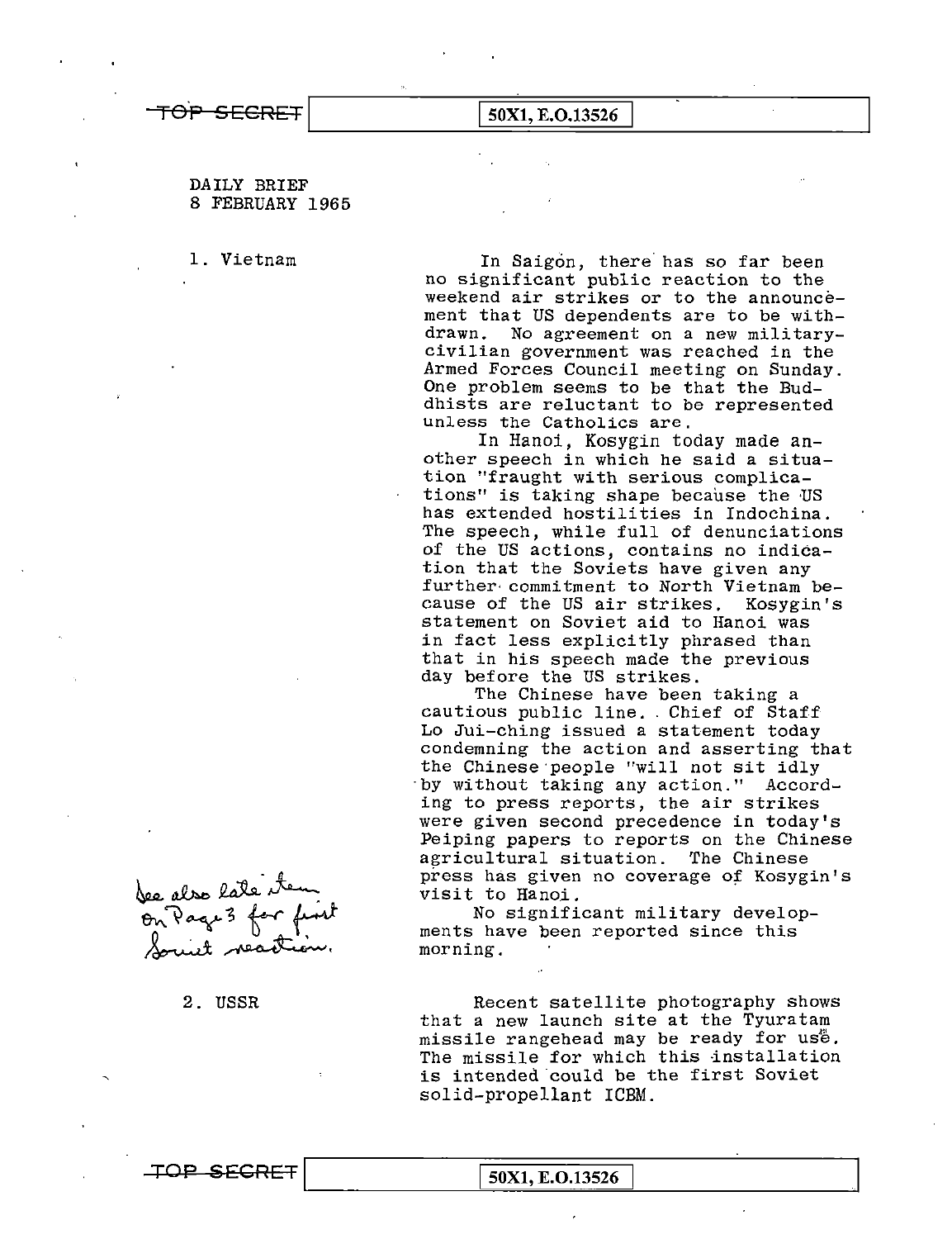**TOP SECRET** I **50Xl, E.0.13526** 

3. Laos The Thais have assured Premier Souvanna Phouma that they will keep the fugitive Generals Phoumi and Siho out of mischief. Souvanna, however, is not satisfied, since he suspects the Thais of having been in league with<br>Phoumi. (Phoumi has had close conne Phoumi. (Phoumi has had close connections with Thai leaders.)

> Vientiane is quiet, but a number of neutralist and rightist leaders are unhappy at the victory of the rightist faction led by military strong-man General Kouprasith. Kouprasith's destruction of the rival Phoumi faction has upset the delicate balance of Vientiane politics. Also, the extent of Kouprasith's loyalty to the Souvanna government is not clear.

4. Congo Tshombe and the Belgians have settled their financial problems, which will further enhance Tshombe's standing at home and remove an irritant from Congolese-Belgian relations.

> There has been no significant change in the security picture during the last several days, and sporadic small-scale rebel activity continues widespread. After several postponements, a strong mercenary-led government column has left Stanleyville to clean up rebel concentrations near the Sudanese and Ugandan borders.

Radical African efforts to shore up the rebels continue unabated. Ugandan involvement in particular is increasing.

5. Sudan The coup forecast in Saturday's Brief is still expected, but the political parties seem to be honoring their promises to avoid trouble during Queen Elizabeth's visit,

 $\hat{\mathcal{G}}$ 

**TOP SECRET** | 50X1, E.O.13526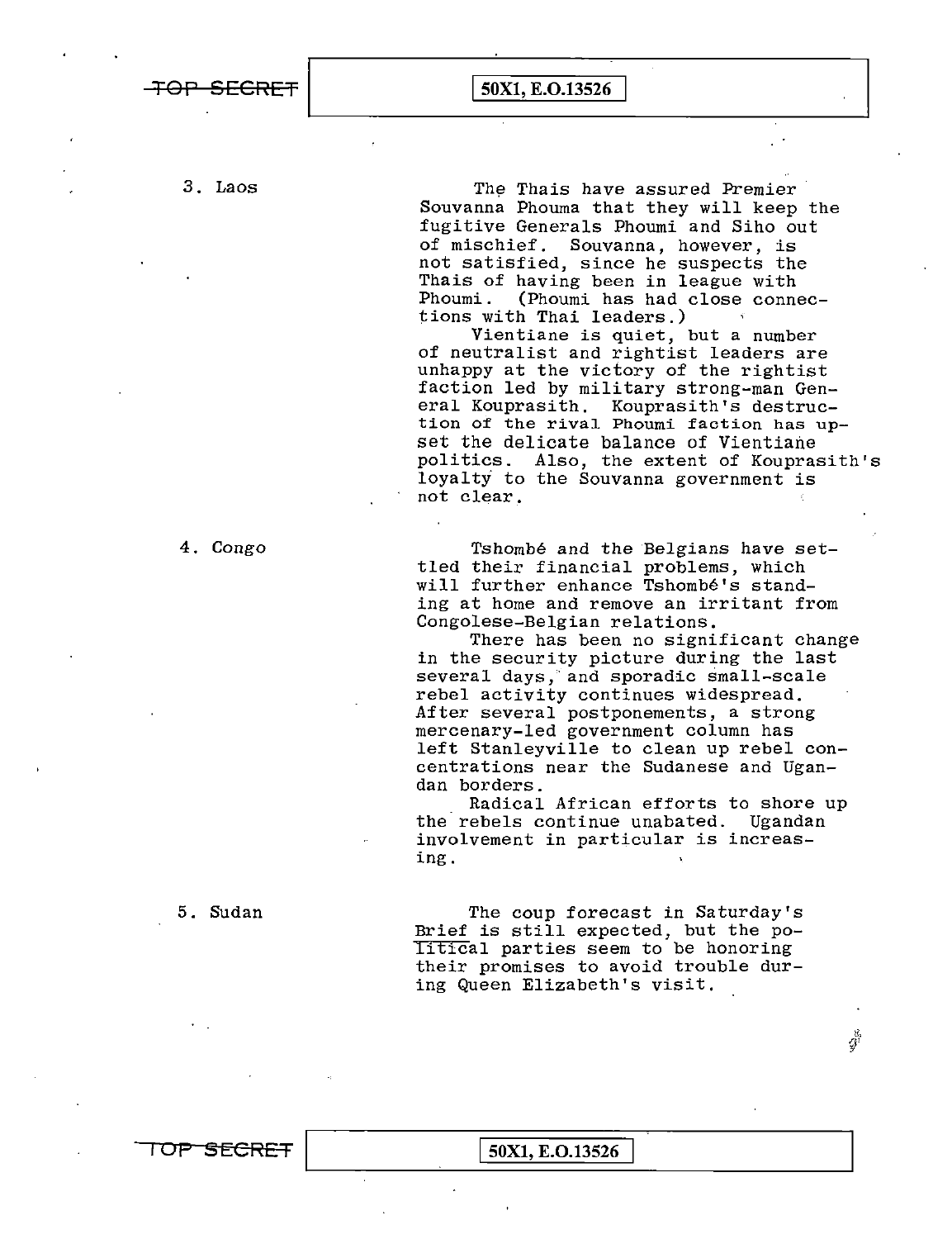**TOP SECRET.**<br> $\boxed{50X1, E. O.13526}$ 

6. Yemen The Egyptians may shortly start a propaganda campaign charging that the US and· Saudi Arabia are responsible for .the mess in which the UAR finds itself in Yemen. Nasir's purpose would be to justify new actions he is planning in Yemen and perhaps against Aden. These include changes

|      |     |        | 50X1, E.O.13526 |  |
|------|-----|--------|-----------------|--|
|      |     |        |                 |  |
| side | the | Yemen. |                 |  |

### -LATE ITEM

**TOP SECRET** -.\_I**\_\_\_\_\_\_\_** 1\_s~ox\_1\_,\_E\_.o\_.1\_3\_s2\_6 **\_\_\_\_\_\_\_\_\_J**

Vietnam

Since the Vietnamese item on Page one went to press we have begun to receive the text of a Soviet Government<br>statement issued today. This is the statement issued today. This is the<br>first really authoritative comment from Moscow. Our first hasty reading of the portions we have suggests that the USSR still intends, as had previously been expected, to supply defensive military equipment to Hanoi. There is also a hint that US-Soviet bilateral relations may be affected by the US strikes this weekend. We expect to provide a fuller analysis tomorrow.